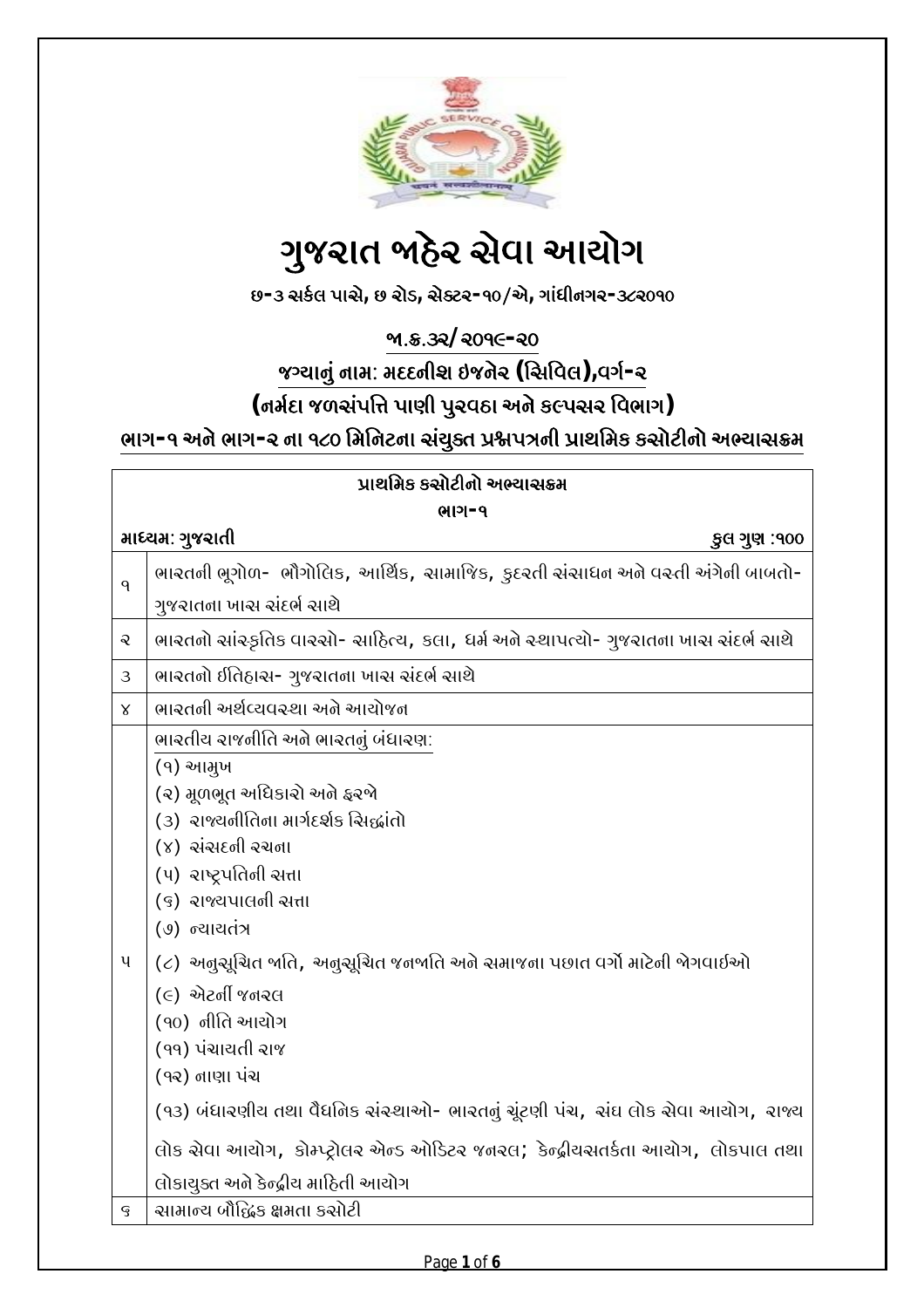|  |  | $\mid$ ଓ $\mid$ ચામાન્ય વિજ્ઞાન,  પર્યાવરણ અને ઈન્દ્ર્મેશન એન્ડ કોમ્યુનિકેશન ટેકનોલોજી |  |
|--|--|----------------------------------------------------------------------------------------|--|
|--|--|----------------------------------------------------------------------------------------|--|

 $\|c\|$  ખેલ જગત સ $\|b$ ત રોજબરોજના પ્રાદેશિક, રાષ્ટ્રીય અને આંતરરાષ્ટ્રીય મહ્ત્વના બનાવો

|                | <b>Syllabus of Preliminary Test</b><br>Part-1                                                 |  |  |  |  |
|----------------|-----------------------------------------------------------------------------------------------|--|--|--|--|
|                | Medium: Gujarati<br><b>Total Marks-100</b>                                                    |  |  |  |  |
| $\overline{1}$ | Geography of India-Physical, Economic, Social, Natural Resources and                          |  |  |  |  |
|                | population related topics- with special reference to Gujarat                                  |  |  |  |  |
| $\overline{2}$ | Cultural heritage of India-Literature, Art, Religion and Architecture-                        |  |  |  |  |
|                | with special reference to Gujarat                                                             |  |  |  |  |
| 3              | History of India with special reference to Gujarat                                            |  |  |  |  |
| $\overline{4}$ | Indian Economy and Planning                                                                   |  |  |  |  |
|                | Indian Polity and the Constitution of India:                                                  |  |  |  |  |
|                | 1. Preamble                                                                                   |  |  |  |  |
|                | 2. Fundamental Rights and Fundamental Duties                                                  |  |  |  |  |
|                | 3. Directive Principles of State Policy<br>4. Composition of Parliament                       |  |  |  |  |
|                | 5. Powers of the President of India                                                           |  |  |  |  |
| 5              | 6. Powers of Governor                                                                         |  |  |  |  |
|                | 7. Judiciary                                                                                  |  |  |  |  |
|                | 8. Provisions for Scheduled Castes, Scheduled Tribes and backward                             |  |  |  |  |
|                | classes of the society                                                                        |  |  |  |  |
|                | 9. Attorney General                                                                           |  |  |  |  |
|                | 10. NITIAayog                                                                                 |  |  |  |  |
|                | 11. Panchayati Raj Institutions                                                               |  |  |  |  |
|                | 12. Finance Commission                                                                        |  |  |  |  |
|                | 13. Constitutional and Statutory Bodies: Election Commission of                               |  |  |  |  |
|                | India, Union Public Service Commission, State Public Service                                  |  |  |  |  |
|                | Commission, Comptroller and Auditor General; Central Vigilance                                |  |  |  |  |
|                | Lokpal and Lokayukta, Central Information<br>Commission,                                      |  |  |  |  |
|                | Commission                                                                                    |  |  |  |  |
| 6              | <b>General Mental Ability</b><br>General Science, Environment and Information & Communication |  |  |  |  |
| $\overline{7}$ | Technology                                                                                    |  |  |  |  |
| 8              | Daily events of Regional, National and International Importance                               |  |  |  |  |
|                | including Sports                                                                              |  |  |  |  |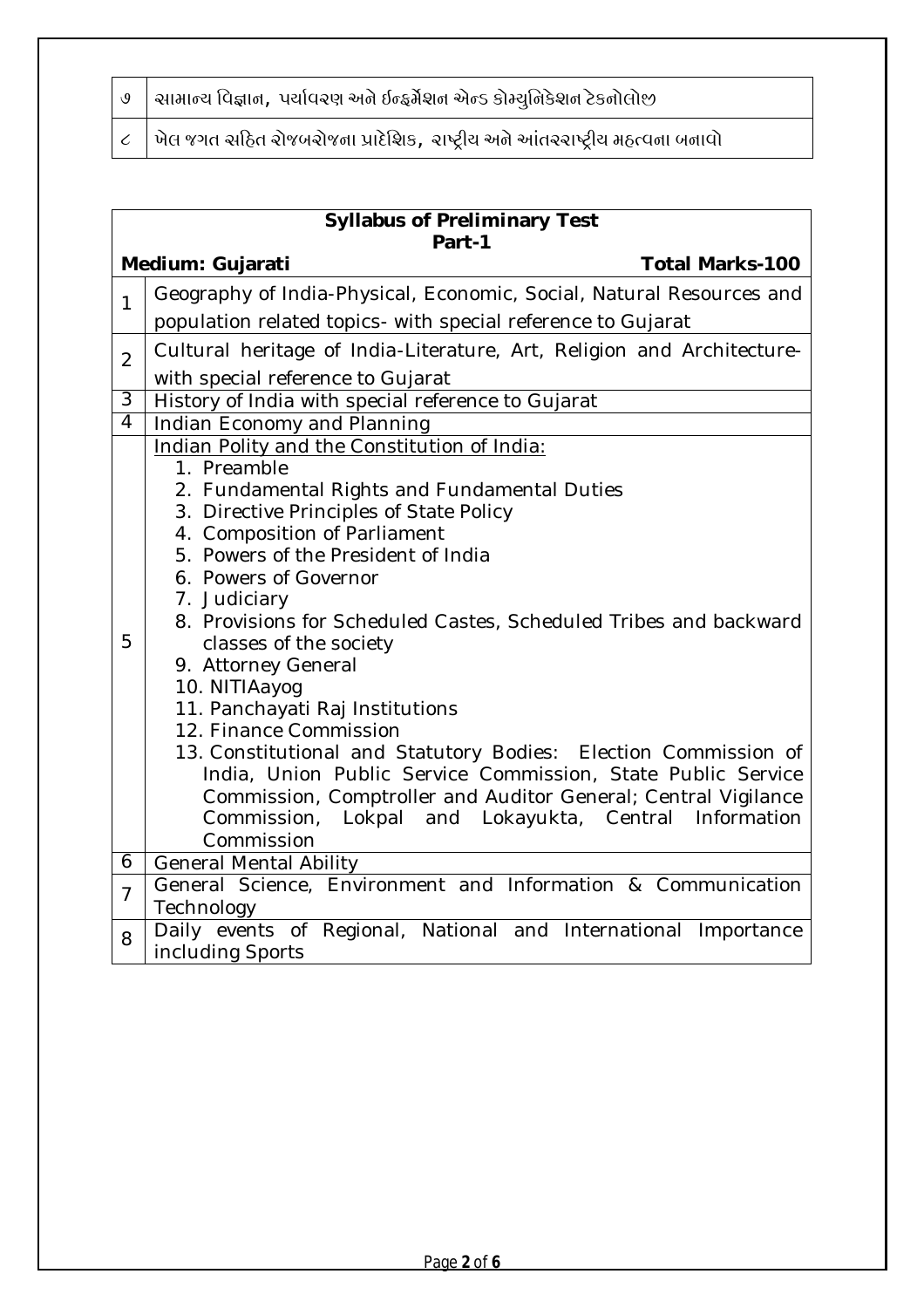# **Part-2**

# **Syllabus for the preliminary test for the recruitment on the post of Assistant Engineer (Civil), Class-II in Narmada, Water**

# **Resources, Water Supply and Kalpsar Department**

**Marks – 200 Questions – 200 Medium - English**

#### **1. Building Materials:**

Stone, Lime, Glass, Plastics, Steel, FRP, Ceramics, Aluminum, Fly Ash, Basic Admixtures, Timber, Bricks and Aggregates: Classification, properties and selection criteria; Cement: Types, Composition, Properties, Uses, Specifications and various Tests; Lime & Cement Mortars and Concrete: Properties and various Tests; Design of Concrete Mixes: Proportioning of aggregates and methods of mix design.

#### **2. Solid Mechanics:**

Elastic constants, Stress, plane stress, Strains, plane strain, Mohr's circle of stress and strain, Elastic theories of failure, Principal Stresses, Bending, Shear and Torsion.

#### **3. Structural Analysis:**

Basics of strength of materials, Types of stresses and strains, Bending moments and shear force, concept of bending and shear stresses; Analysis of determinate and indeterminate structures; Trusses, beams, plane frames; Rolling loads, Influence Lines, Unit load method & other methods; Free and Forced vibrations of single degree and multi degree freedom system; Suspended Cables; Concepts and use of Computer Aided Design.

#### **4. Design of Steel Structures:**

Principles of Working Stress methods, Design of tension and compression members, Design of beams and beam column connections, built-up sections, Girders, Industrial roofs, Principles of Ultimate load design.

#### **5. Design of Concrete and Masonry structures:**

Limit state design for bending, shear, axial compression and combined forces; Design of beams, Slabs, Lintels, Foundations, Retaining walls, Tanks, Staircases; Principles of pre-stressed concrete design including

Page **3** of **6**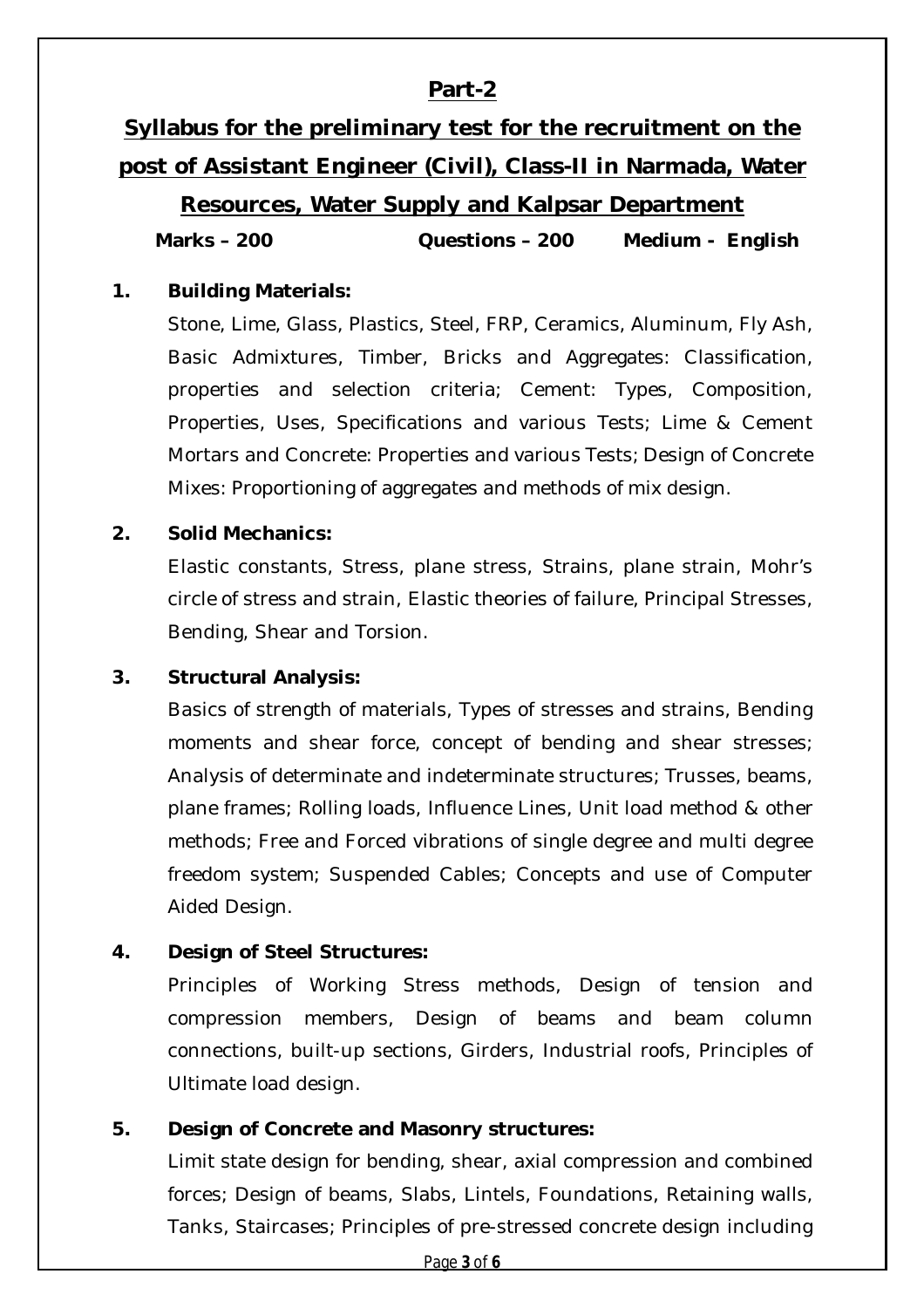materials and methods; Earthquake resistant design of structures; Design of Masonry Structure.

#### **6. Construction Practice, Planning and Management:**

Construction - Planning, Equipment, Site investigation and Management including Estimation with latest project management tools and network analysis for different Types of works; Analysis of Rates of various types of works; Tendering Process and Contract Management, Quality Control, Productivity, Operation Cost; Land acquisition; Labour safety and welfare.

### **7. Flow of Fluids, Hydraulic Machines and Hydro Power:**

#### **(a) Fluid Mechanics, Open Channel Flow, Pipe Flow:**

Fluid properties; Dimensional Analysis and Modeling; Fluid dynamics including flow kinematics and measurements; Flow net; Viscosity, Boundary layer and control, Drag, Lift, Principles in open channel flow, Flow controls. Hydraulic jump; Surges; Pipe networks.

#### **(b) Hydraulic Machines and Hydro power:**

Various pumps, Air vessels, Hydraulic turbines – types, classifications & performance parameters; Power house – classification and layout, storage, pondage, control of supply.

#### **8. Hydrology and Water Resources Engineering:**

Hydrological cycle, Ground water hydrology, Well hydrology and related data analysis; Streams and their gauging; River morphology; Flood, drought and their management; Capacity of Reservoirs.

Water Resources Engineering : Multipurpose uses of Water, River basins and their potential; Irrigation systems, water demand assessment; Resources - storages and their yields; Water logging, canal and drainage design, Gravity dams, falls, weirs, Energy dissipaters, barrage Distribution works, Cross drainage works and head-works and their design; Concepts in canal design, construction & maintenance; River training, measurement and analysis of rainfall.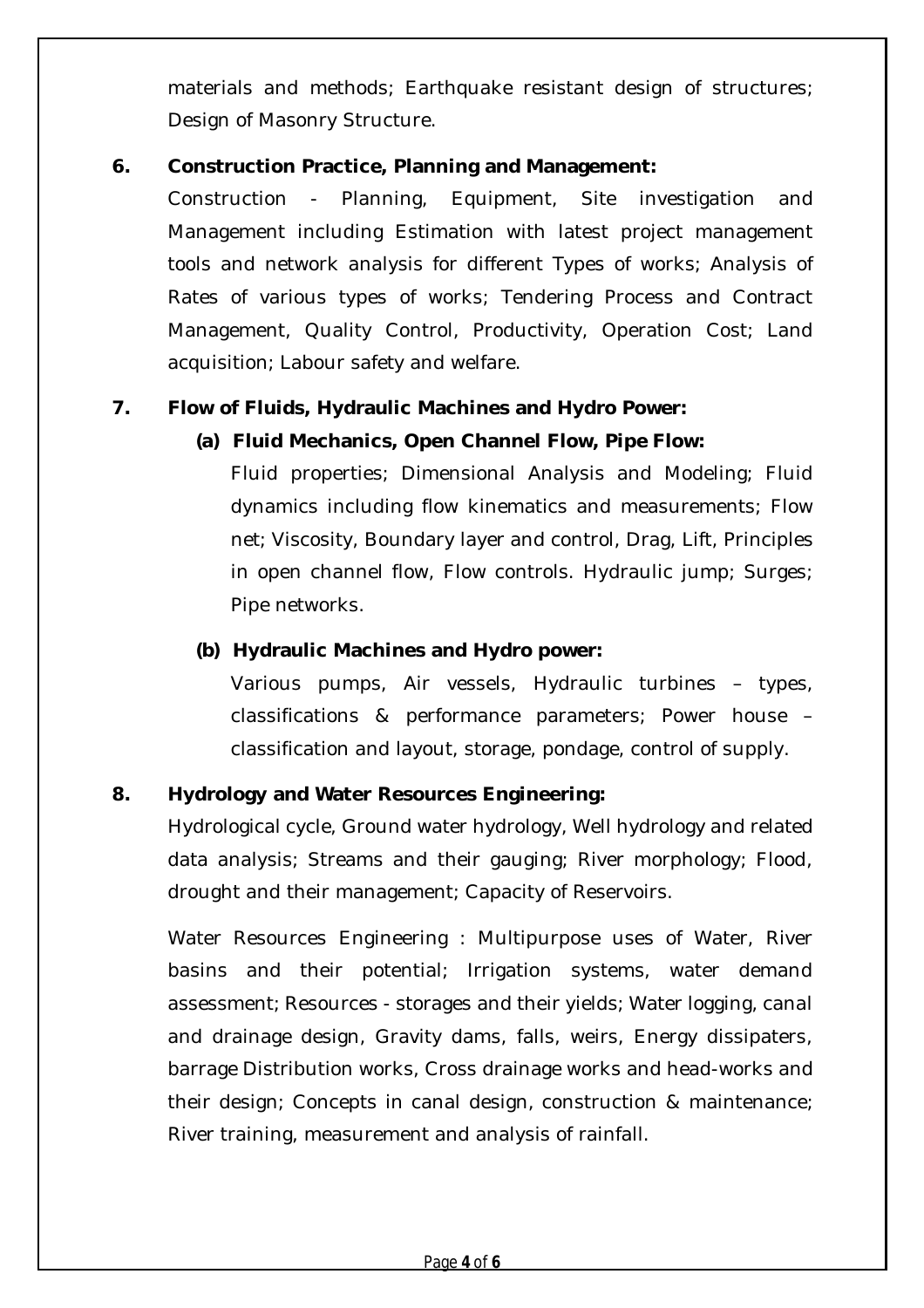## **9. Geo-technical Engineering and Foundation Engineering:**

#### **a) Geo-technical Engineering:**

Soil exploration - planning & methods, Properties of soil, classification, various tests and interrelationships; Permeability & Seepage, Compressibility, consolidation and Shearing resistance, Earth pressure theories and stress distribution in soil; Properties and uses of geo- synthetics.

## **b) Foundation Engineering:**

Types of foundations & selection criteria, bearing capacity, settlement analysis, design and testing of shallow & deep foundations; Slope stability analysis, earthen embankments, Dams and Earth retaining structures: types, analysis and design, Principles of ground modifications.

### **10. Surveying and Geology:**

#### **a) Surveying:**

Classification of surveys, various methodologies, instruments & analysis of measurement of distances, elevation and directions; Field astronomy, Global Positioning System; Map preparation; Photogrammetry; Remote sensing concepts; Survey Layout for culverts, canals, bridges, road/railway alignment and buildings, Setting out of Curves.

#### **b) Geology:**

Basic knowledge of Engineering geology & its application in projects.

# **11. Bridge Engineering**

Fundamentals of Bridge Engineering , Bridge Site Investigations and Planning, Bridge Hydrology, Standards of Loadings for Bridge Design, Different Types of Bridges, Bridge Superstructure, Bearings and Substructure Design, Design of Bridge Foundations, Bridge Approaches, River Training Work & Protection Work, Methods of Bridge Construction, Inspection, maintenance & Repair of Bridges, Testing of Bridges, Bridge Architecture.